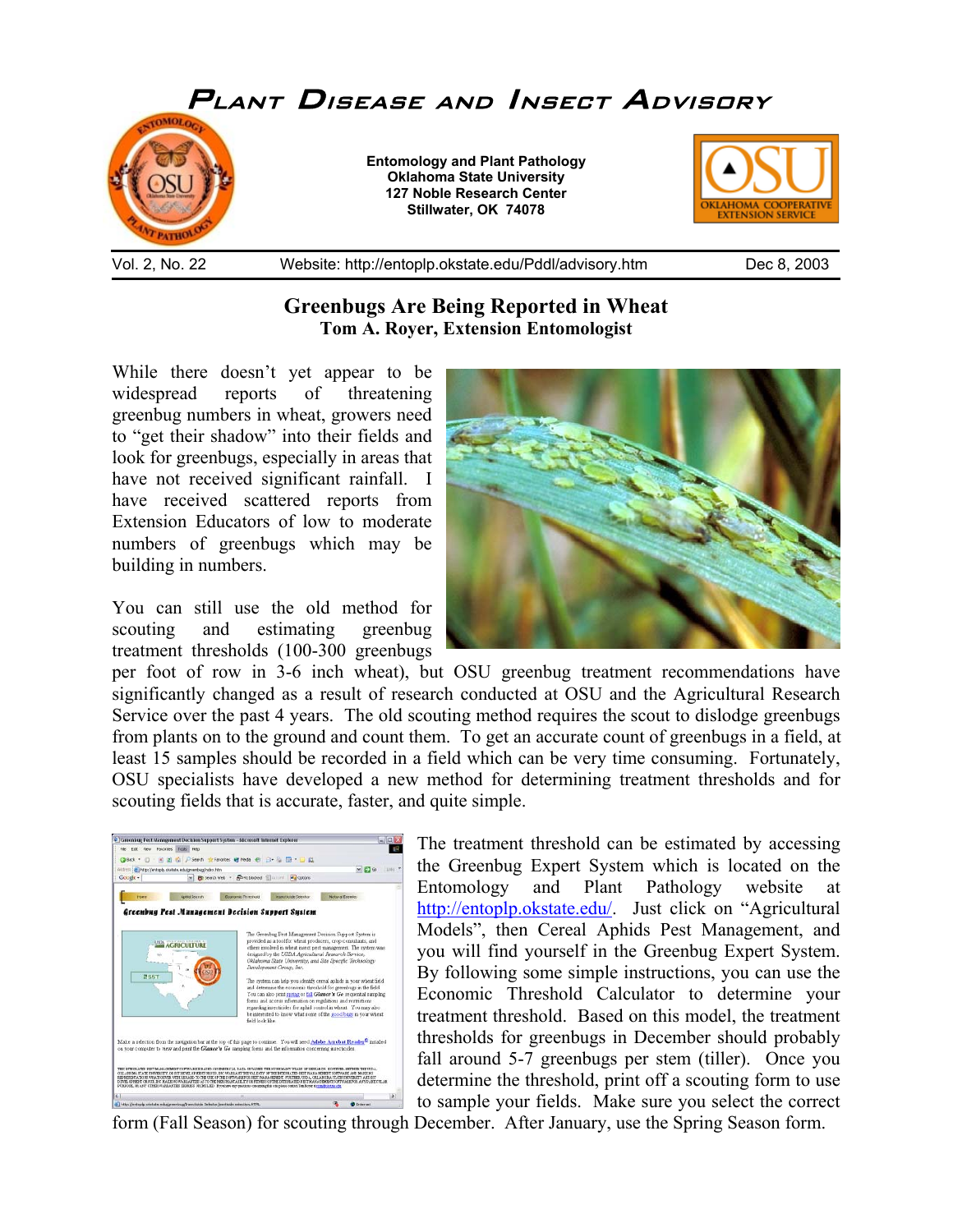The new scouting technique is called Glance 'n Go. With this system, scouting for greenbugs could not be simpler. Glance 'n Go was developed from data collected in over 120 wheat fields in Oklahoma over 3 years. This system does your aphid counting for you. All you have to do is keep track of the number of tillers with greenbugs on them and use the decision columns to decide whether you do or don't need to treat. If you have any questions, contact Extension Entomologists Tom Royer or Miles Karner for help in using the Expert System or the Glance 'n Go forms.

| Directions<br>Glance 'n Go Sampling<br>To earnly the wheat field, see a "sig sag" or "W" parters and walk at least 15 easys.<br>false at 20 ft) between stress.<br>for<br>Carefully pull and examine 3 tillers (neeral per step, taking one tiller from the left,<br>Greenbugs in Winter Wheat<br>richt, and fromt.<br>At each step, color in the leaf for each tiller that has one or more greenbugs on it, and<br>keep a running total. If the number of infested tillow is less than or equal to the num-<br>Treatment Threshold<br>ber in the "Don't Treat" column then stop sampling, and do not treat. If the matther<br>of inferred tillers is equal to or greater than the number in the "Treat" ordone then<br>= 1 Greenbugs/Tiller<br>stop sampling, and treat the field. If the number falls within the mambers listed in the<br>"Keep Surgiling" enkents, continue sampling until a decision can be made, or the<br>"Stop Sampling" box has been reached.<br>Fall<br>Edition<br>Fifthe "Stop Sampling" box is reached and a decision is not made:<br>> Do not spray if most of the growbags are manurales.<br>Economic Thresholds for September - December<br>> Bached; the field in 2-4 days if no or very few communies are present.<br>(Edwardton Strivenin incomform will SE-20 with this Following of the European School and a member School and<br>payment of 1975, approve this multiple air of 1996, and other boked form antique at my discrete and a major of any color and an antique<br>Prepared by Tom A. Royer and K.L. Giles,<br>statum age share, shares more commissions and transition parties a product. We include he tent incident calminists.<br>engineers, hourst and autofactional services<br>Oklahoma State University,<br>teachs behaves of Corporing transier was are of http://ed.htm 10, 114 incorporations/dide-115 Squareer of Aplicher, Am 11 Col.<br>Report of Children Corporate Internet Ambrid Abdung tract America Address, Schlasse. This publi<br>and N.C. Elliott, USDA-ARS, Stillwater, OK.<br>Interima advisedly between the Original April and Asiano and two at the arts 1911 A. |                                                                                                                         |  |  |  |                                              |                                       |           |                            |
|--------------------------------------------------------------------------------------------------------------------------------------------------------------------------------------------------------------------------------------------------------------------------------------------------------------------------------------------------------------------------------------------------------------------------------------------------------------------------------------------------------------------------------------------------------------------------------------------------------------------------------------------------------------------------------------------------------------------------------------------------------------------------------------------------------------------------------------------------------------------------------------------------------------------------------------------------------------------------------------------------------------------------------------------------------------------------------------------------------------------------------------------------------------------------------------------------------------------------------------------------------------------------------------------------------------------------------------------------------------------------------------------------------------------------------------------------------------------------------------------------------------------------------------------------------------------------------------------------------------------------------------------------------------------------------------------------------------------------------------------------------------------------------------------------------------------------------------------------------------------------------------------------------------------------------------------------------------------------------------------------------------------------------------------------------------------------------------------------------------------------------------------|-------------------------------------------------------------------------------------------------------------------------|--|--|--|----------------------------------------------|---------------------------------------|-----------|----------------------------|
| Field 1<br>Fall. Threshold $= 1$<br>Date                                                                                                                                                                                                                                                                                                                                                                                                                                                                                                                                                                                                                                                                                                                                                                                                                                                                                                                                                                                                                                                                                                                                                                                                                                                                                                                                                                                                                                                                                                                                                                                                                                                                                                                                                                                                                                                                                                                                                                                                                                                                                                   |                                                                                                                         |  |  |  |                                              |                                       |           |                            |
| Sample<br>٠<br>54.00                                                                                                                                                                                                                                                                                                                                                                                                                                                                                                                                                                                                                                                                                                                                                                                                                                                                                                                                                                                                                                                                                                                                                                                                                                                                                                                                                                                                                                                                                                                                                                                                                                                                                                                                                                                                                                                                                                                                                                                                                                                                                                                       | Stop every 30 ft, and look at 3 illiers<br>Mark a leaf for each tiller that has 1 or more greenbugs<br>Save 2<br>Stop 3 |  |  |  | Total tillers with<br>1 or more<br>greenbugs | Dou'r<br>Toyot<br>۰                   | Sumpling  | Tessi<br>۰                 |
| Tillians 1-15 h                                                                                                                                                                                                                                                                                                                                                                                                                                                                                                                                                                                                                                                                                                                                                                                                                                                                                                                                                                                                                                                                                                                                                                                                                                                                                                                                                                                                                                                                                                                                                                                                                                                                                                                                                                                                                                                                                                                                                                                                                                                                                                                            |                                                                                                                         |  |  |  | /15                                          | ٥                                     | $1 - 4$   | $5 - c$<br>raced           |
| Tilber, 16-32                                                                                                                                                                                                                                                                                                                                                                                                                                                                                                                                                                                                                                                                                                                                                                                                                                                                                                                                                                                                                                                                                                                                                                                                                                                                                                                                                                                                                                                                                                                                                                                                                                                                                                                                                                                                                                                                                                                                                                                                                                                                                                                              |                                                                                                                         |  |  |  |                                              | /30 ► 3 or less                       | 46        | 7 <sub>or</sub><br>more    |
| Tilber, 31-45 b.                                                                                                                                                                                                                                                                                                                                                                                                                                                                                                                                                                                                                                                                                                                                                                                                                                                                                                                                                                                                                                                                                                                                                                                                                                                                                                                                                                                                                                                                                                                                                                                                                                                                                                                                                                                                                                                                                                                                                                                                                                                                                                                           |                                                                                                                         |  |  |  |                                              | $/45$ b or less                       | 7.0       | 10 or<br><b>GYORN</b>      |
| Tillage 4640 le                                                                                                                                                                                                                                                                                                                                                                                                                                                                                                                                                                                                                                                                                                                                                                                                                                                                                                                                                                                                                                                                                                                                                                                                                                                                                                                                                                                                                                                                                                                                                                                                                                                                                                                                                                                                                                                                                                                                                                                                                                                                                                                            |                                                                                                                         |  |  |  |                                              | $/60$ $\blacktriangleright$ 9 or less | $10-12$   | 13 <sub>00</sub><br>ELODE  |
| Tilen 41-75                                                                                                                                                                                                                                                                                                                                                                                                                                                                                                                                                                                                                                                                                                                                                                                                                                                                                                                                                                                                                                                                                                                                                                                                                                                                                                                                                                                                                                                                                                                                                                                                                                                                                                                                                                                                                                                                                                                                                                                                                                                                                                                                |                                                                                                                         |  |  |  |                                              | $/75$ $\blacktriangleright$ 11 or les | $13-14$   | 15 <sub>ox</sub><br>raceve |
| fillen 76-92 <sup>9</sup>                                                                                                                                                                                                                                                                                                                                                                                                                                                                                                                                                                                                                                                                                                                                                                                                                                                                                                                                                                                                                                                                                                                                                                                                                                                                                                                                                                                                                                                                                                                                                                                                                                                                                                                                                                                                                                                                                                                                                                                                                                                                                                                  |                                                                                                                         |  |  |  | /90P                                         | 14 or les                             | $15 - 17$ | $15 \text{ or }$<br>more   |

Before choosing an insecticide, consider the effectiveness, cost of application and grazing restrictions that apply for each chemical. Products registered for greenbug control include Dimethoate 4E at 0.5 to 0.75 pints per acre, Lorsban 4E at 0.5 to 1.0 pints per acre, methyl parathion 4EC at 0.5 to 1.5 pints per acre and Warrior at 3.84 fluid ounces per acre. All of these registered products were tested in our screening trials over the past few years and were effective at controlling greenbugs.

Grazing and preharvest restrictions are as follows: Lorsban - 14 days for grazing, 28 days for harvest; dimethoate - 14 days for grazing, 35 days for harvest; Warrior - 30 days for grazing or harvest; methyl parathion - 15 days for grazing or harvest.

It is very important to follow these grazing restrictions. In 1994, a number of cattle poisonings occurred in Western Oklahoma which was mainly associated with dimethoate applications. In most cases, the poisonings occurred because the cattle were released into the field early, while the dimethoate residues were still high. However, in a few cases, the residual dimethoate remained at higher than desirable levels for use as feed, even after the grazing restriction had passed. Observations suggested that dimethoate did not degrade as quickly as expected under that set of field conditions (dry and cold, with plants under extreme water stress). The best way to avoid cattle poisonings is to follow these steps:

- spray only when greenbugs exceed treatment thresholds
- apply at the lowest labeled rate to obtain adequate control
- make sure spray equipment is calibrated and in proper working order
- obey grazing restrictions

 $\overline{a}$ 

• use something other than dimethoate if wheat plants are under extreme water stress and temperatures are predicted to remain cold for a long time period.

A final reminder is to always read and follow the label for application directions and use restrictions.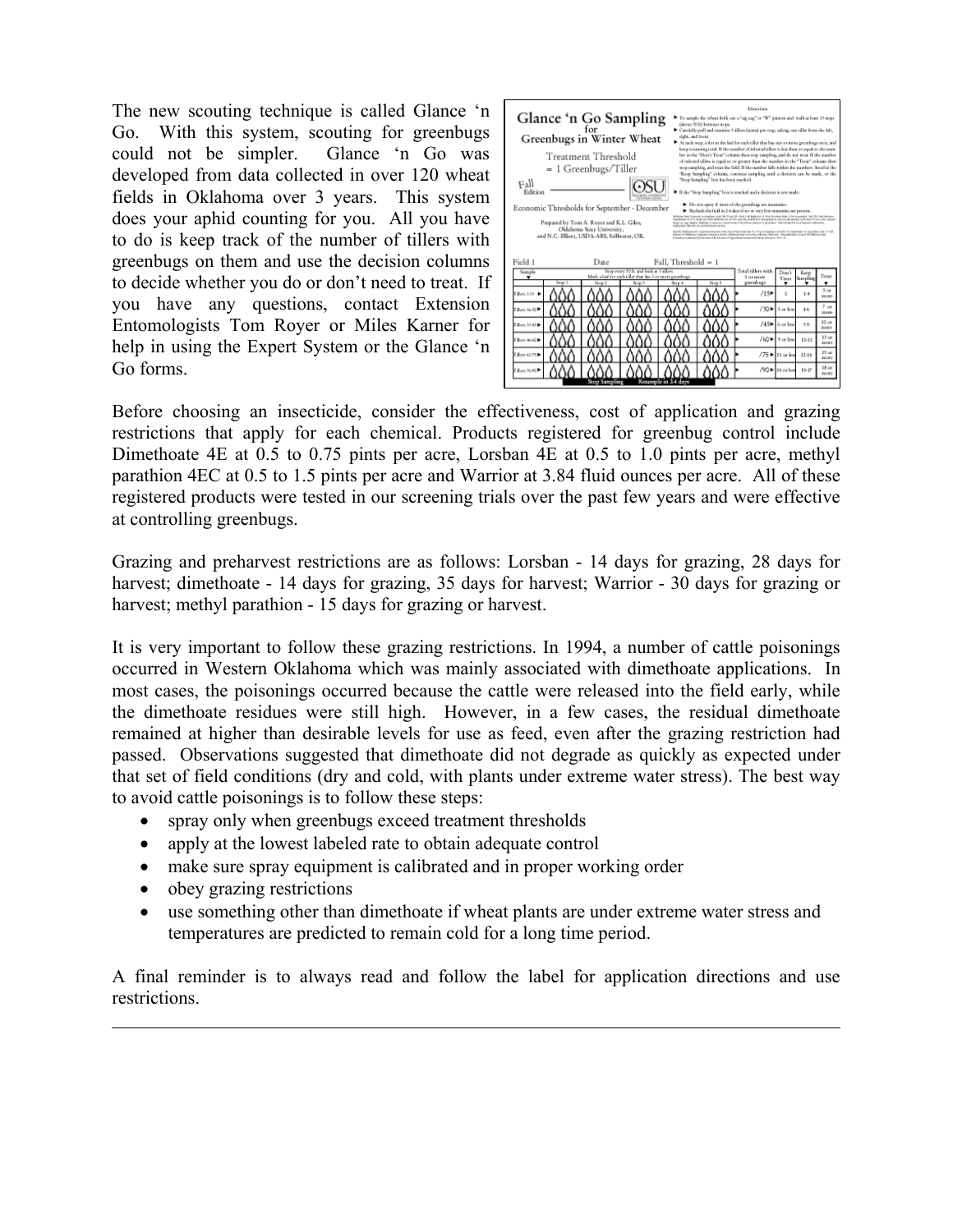## **Pecan** *E***-Learning Reaches the Internet Phil Mulder, Extension Entomologist**



In 1997, the first offering of the pecan management course at Oklahoma State University was presented to interested growers. The course has continued every year since that time, with the exception of 2002, with no appreciable reduction in class numbers. The yearlong course was supported by the participants (registration fee), the Oklahoma Pecan Growers Association, the Southern Region SARE/ACE program and the Oklahoma Integrated Pest Management program at Oklahoma State University. The objectives of the pecan course have been

to 1) address the needs of our clientele at any level of expertise, 2) to provide a hands-on atmosphere in the classroom and field for participants to experience pecan management problems first hand, 3) to educate growers on pecan culture from "A to Z" through any means necessary and 4) to ultimately provide growers with a distance learning educational tool that can supplement or even replace the classroom or field oriented gatherings.

In 2001, the pecan IPM team initiated an effort to expand the audience base participating in the course by constructing a pecan *e*-learning offering on the Internet. This idea surfaced out of conversation with private industry representatives that construct such websites for a fee. In 2002, OSU entered into contract with Agri-Business Group (Indianapolis, IN) to create the first pecan e-learning short course. In 2003, the dream has become reality and testing of the *e*-learning prototype is currently underway. This innovative Extension offering has allowed for a distance education mechanism that has reduced demands on schedules and travel by instructors. In addition, the new offering represents a multi-level approach to teaching that permits the user to determine their entry level and educational pace. Each section of the program is accompanied by a self analysis post test.

In 2004, OSU will once again offer the hands-on pecan workshop. In addition we will also offer the first *e*-learning course in conjunction with or separate from the workshop. Support for the construction of the pecan *e*-learning course was also provided by the Oklahoma Pecan Growers Association, The Oklahoma Integrated Pest Management Program at OSU and the Southern Region SARE/ACE program. The editors (B.D. McCraw and P.G. Mulder) wish to gratefully acknowledge each of these contributors for their support and patience in developing this valuable teaching tool. Ultimately, we envisioned the pecan *e*-learning program as a tool that would allow for seamless educational programming, allow for training in a business environment, increase the accessibility to clientele, eliminate distance education limitations, aid with schedule demands for everyone, require fewer extension personnel and complement or replace the formal classroom offering.

In 2004, the OSU Pecan Management *e*-learning site will not be part of the pecan workshop but can be purchased to complement what is learned in the course. It will be password protected and will be available for a fee to all users, irrespective of their participation in the OSU workshop.